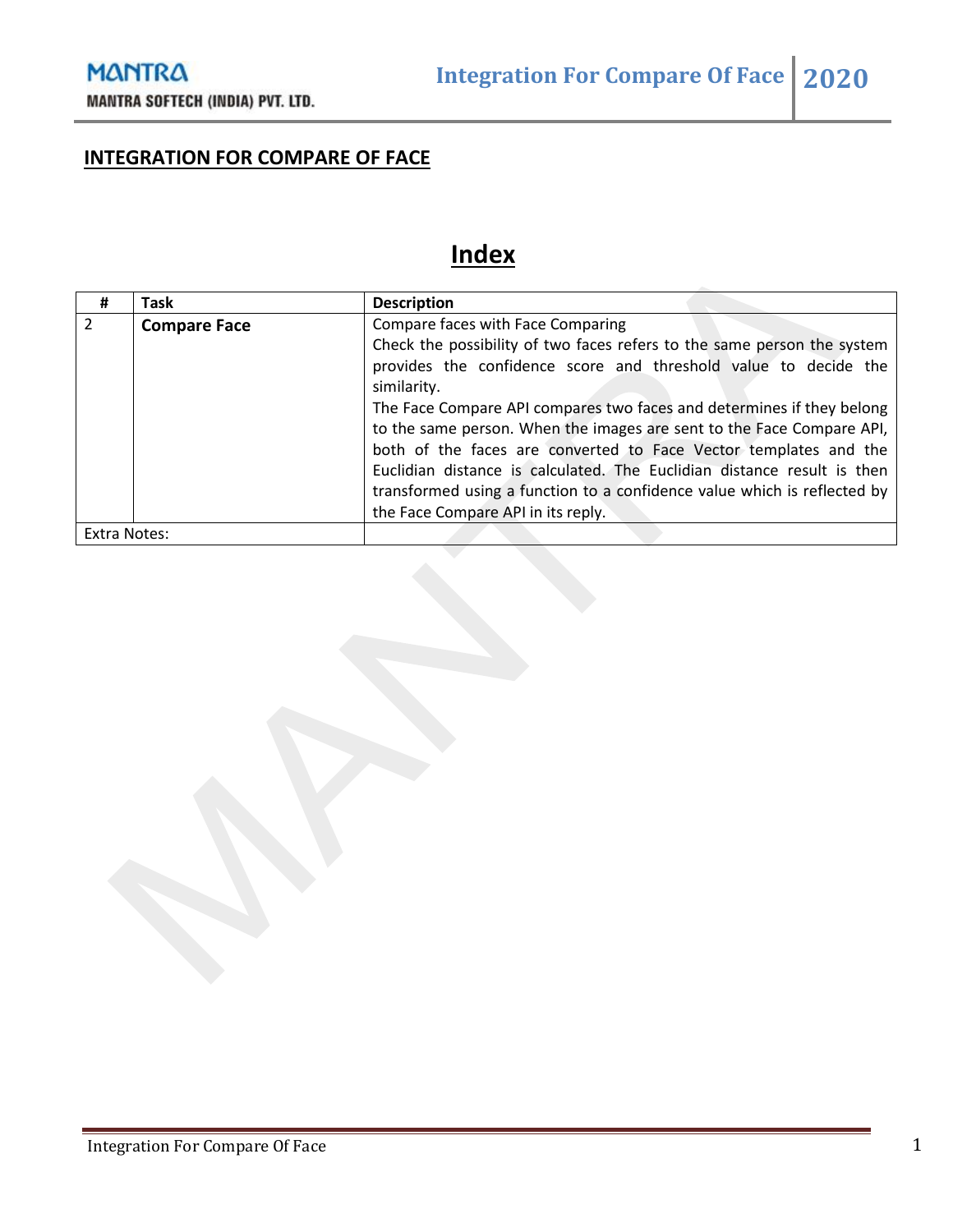### **SERVICE REQUEST / RESPONSE**

#### **Default Live URL:** --- faceapi.mxface.ai

#### **↓** Compare Face:

| <b>End Point</b>        | https://faceapi.mxface.ai/                                                                                                                                                                                                                                                                     |
|-------------------------|------------------------------------------------------------------------------------------------------------------------------------------------------------------------------------------------------------------------------------------------------------------------------------------------|
| <b>HTTP Request</b>     | api/face/ verify                                                                                                                                                                                                                                                                               |
| <b>Method Name</b>      | verify                                                                                                                                                                                                                                                                                         |
| <b>Method</b>           | <b>POST</b>                                                                                                                                                                                                                                                                                    |
| Content-Type            | application/json                                                                                                                                                                                                                                                                               |
| <b>Key</b>              | subscription key                                                                                                                                                                                                                                                                               |
| Value                   | xxxxxxxxxxx (subscription key value)                                                                                                                                                                                                                                                           |
| <b>Add To</b>           | header                                                                                                                                                                                                                                                                                         |
| <b>Request</b>          | (base64 image encoded string)<br>"encoded_image1": "/9j/4AAQSkZJRgABAQAAAQABAAD/"<br>(base64 image encoded string)<br>"encoded_image2":"/9j/4AAQSkZJRgABAQAAAQABAAD/"                                                                                                                          |
| Response                | "confidence": 0.999999,<br>"image1_face": {<br>"faceRectangle": {<br>"x": 41,<br>"y": 34,<br>"height": 44,<br>"width": 34<br>},<br>"quality": 0.595912<br>},<br>"image2_face": {<br>"faceRectangle": {<br>" $x$ ": 41,<br>"y": 34,<br>"height": 44,<br>"width": 34<br>"quality": 0.595912<br>} |
| <b>HTTP Status</b>      | 200 (Body is not empty)                                                                                                                                                                                                                                                                        |
| <b>Request/Response</b> | UTF-8                                                                                                                                                                                                                                                                                          |
| encoding                |                                                                                                                                                                                                                                                                                                |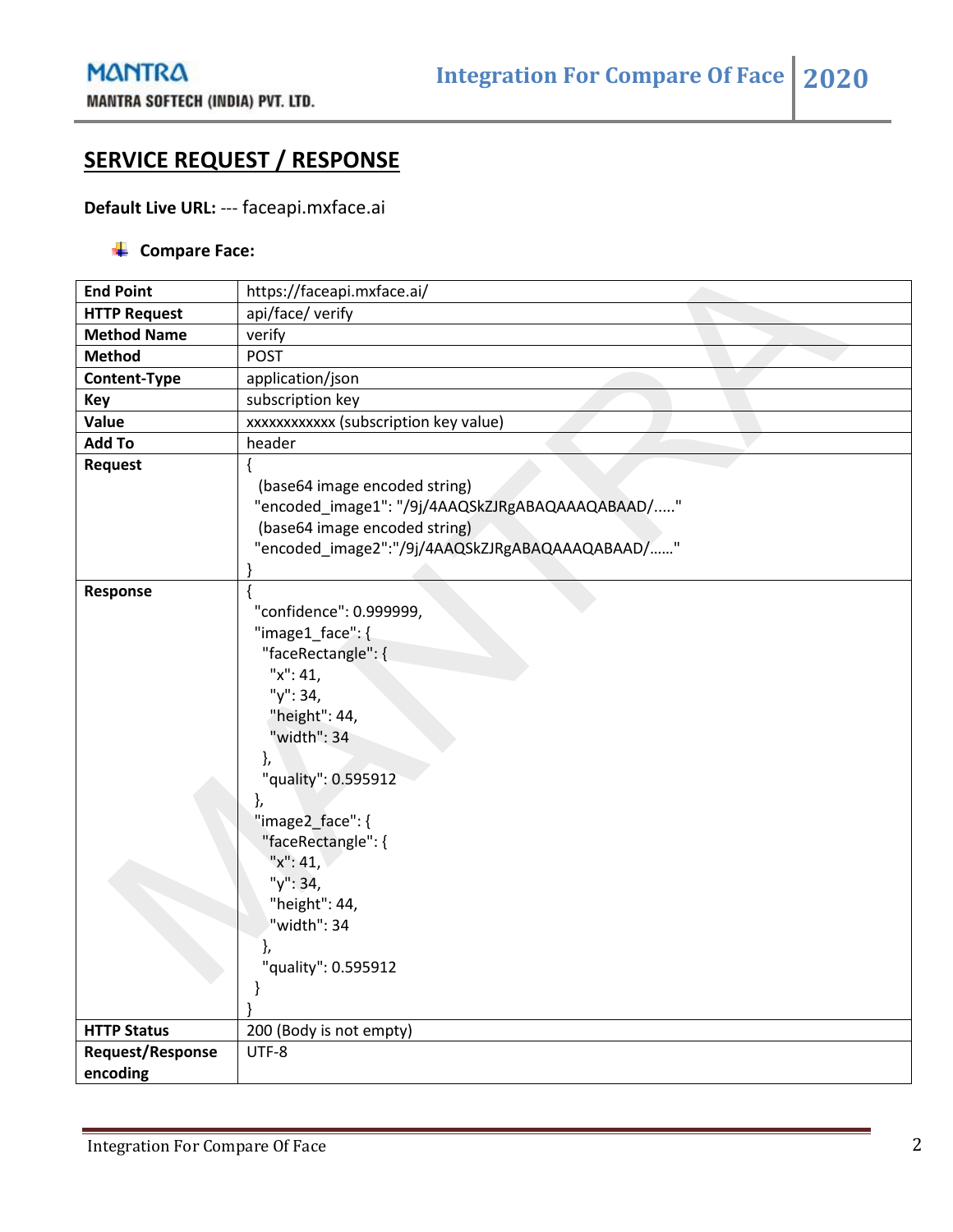### **Annotations**

| encoded image | Base64 encoded string                                   |
|---------------|---------------------------------------------------------|
| confidence    | Confidence level of two comparing image are same or not |
| faceRectangle | Rectangle of face detect                                |
| х             | X co-ordinate of face                                   |
|               | Y co-ordinate of face                                   |
| height        | Height of face                                          |
| width         | Width of face                                           |
| quality       | Quality of image                                        |
| image1_face   | Upload Image1                                           |
| image2 face   | Upload Image2                                           |

### **Base64 Sample Image String**

/9J/4AAQSKZJRGABAQAAAQABAAD/2WCEAAKGBXMTEHUTEHMVFRUXFXYYFXUVFXCVFRCYFRCXFHYVFXUYHSGGG BOLGXCVITEHJSKRLI4UFX8ZODMTNYGTLISBCGOKDG0OGXAQGI0DHYUTLS0TLS0TLS0TLS0TLS0TLS0TLS0TLS0TLS0TLS0 TLS0TLS0TLS0TLS0TLS0TLS0TK//AABEIAOEA4QMBIGACEQEDEQH/XAACAAACAGMBAQAAAAAAAAAAAAAEBQM GAAIHAQJ/XAA+EAABAGQCBWCCBAUDBQEAAAABAAIDBBEHMUEFELFHCYGRBIIYOBHB8BPRB0LH8RQJUNKCKRLC M2JZOUIV/8QAGQEAAGMBAAAAAAAAAAAAAAAAAQIAAWQF/8QAIXEAAGICAGICAWEAAAAAAAAAAAECEQMXEI EIQQRREZJHFP/AAAWDAQACEQMRAD8ARMRTUK+EUYCTHLNLDSIIQOMCG2PS17RPJIUOG9COSUFOAQSYQOV4TKTJZ 9BBHIIWI5OKW7NTI6QLE63EPW1GHECAK4KQHWPC3J6ND8+5WNCSADHYH64RQY4KKPBOPHP20A3IRJYYTKFDOK0FT M4A53WQAOAUQYJW4NWOZ/8AR5XW75QI8D2RW7R3R1XPKRSBMKJO0I1R0NIDUHMIJRUS3R9XVPTV3XBWOMAIXW BYQCZTHG9TFC1CQE404UT7SVL/AM1P1WGE0BXN65MUWFDKWOJ0JIALGKUG69RYJFLSVRXBXYXSFUGXRPO0RXGIRIN 5TYBNZQLSGQAG95HCN2OANVLDRRAZVFHW6Y1/YAFQJC4A11XCQ1HMKENJQXDUUZ/SW2/TIOOQSMCHVF7OAZBRTFF D03OU0ALOMXQ+RWMOQE7J/TW/FP/MHYC1/UAJBMOO3IIDQ0/QGRGPL7JBCMTHATLDU4WBYI4Q4Y7W5OC01BVC GXWUOHZ4OZ4HYUY0FOVL3UN2H03FBJZS+HN2THQY7WYFPDITCTUM2KBZTWQFDMLYHESTOETCYUSAK4EOELNFAQC XFVY8VBECRGKM26DQGAERGY5AQVHZMRZZLK5POKL6JPTOQLMGL369STYYUXQWA/U3REMST839GSSQ4IIJTFEE2BU MV9STFC2HY7TYPXLMIRYVU4L3KSQUTTEWGQKZ34UD+W+FLIMDJAXOMBJXOAQL3BX2GEZX+XWZBJ4Q3SUSO1FSFQ5 ABEK1FF/K2VDN3HYF5MKJUI7IB7ZS4BEMGQ5XRXEJPC0BPWVXSQMH6RE8+LBXOOAZJ81PGMHOAXAKWDAAX4K4DCK CKVFNAT3HG3JT37VHKLMLW1OHG/CG4K57H9KB9AOIBDQ6TAAMY4MU7KVLQRHOSZAW0AIBO25QBXEM9VLEQ9EJTNM 1IH+NFENTMMMI4RRS9DNLMCBWTF3QCHDOO4C7KKM27LACCBPBIAUA03A46+XUZO3TZ1MFXFKCWYJQMUACQ41M9 U7WQPRAJLBOTBXDUKC7HRUJPMNVXW1TLW3ZKVSYE4D8O3GD2UEQGISCN42GW6FQMSWGAPBQE8KH+OUOELFHW SU9ZCQDRNZ3B9Y9D6YVG7EDDYRHVRCURLRKEJC1RHRDPHDXGZ91PKR69X5/TOYIYO33CAHRATRNS4EJVD58ZMIBRH VPTYKCXBS4IPLNW3GYSZMBYEYWZQNWK8AH7Y04BK8+MCQYIMSBTAONRT9+SSOJJQRDX5VWT5MOUSBJLZJEL1JO6DR 63L7IYTHFMK5FYZKON2UTL0HXOFDVBJKLXT6FM6MPBVXJ63WB4DUNGQMFSCOPRU1COFTO5UA10RGVS5PNSGBPC5Y HVRLE4PSNTIKLGMQOJWEG1TCUIQBAPHPHH7RTKL+J4L0TPN+DFNYPCOONYHGRAOJ7UGJT127QUWHIAME8BN3NGLZV OKH+PCUPAC8T0/3BDMIAXLQVALABTSHP32LCXBMIAOLNHLOMHXOJQJ5K+MI58AOVCZTOWB1PMTVA6XQGM+GQXY U+E6BDFC4LXNSBA7BMR6KNGOLGK61SAU6GFCO+GX0S1ANGXCSUTWLUTUQAFVA7RRXBSHH7DUVOLGFLO6WC/WBC1 5AAABU4DDMQOXZBJO252/ZHANKYTX50SUAQ8YNJOFBA+FQ1JO0ADAGINYYSZMUWMHOR08RQ8AN0BRC+Z57LEB0I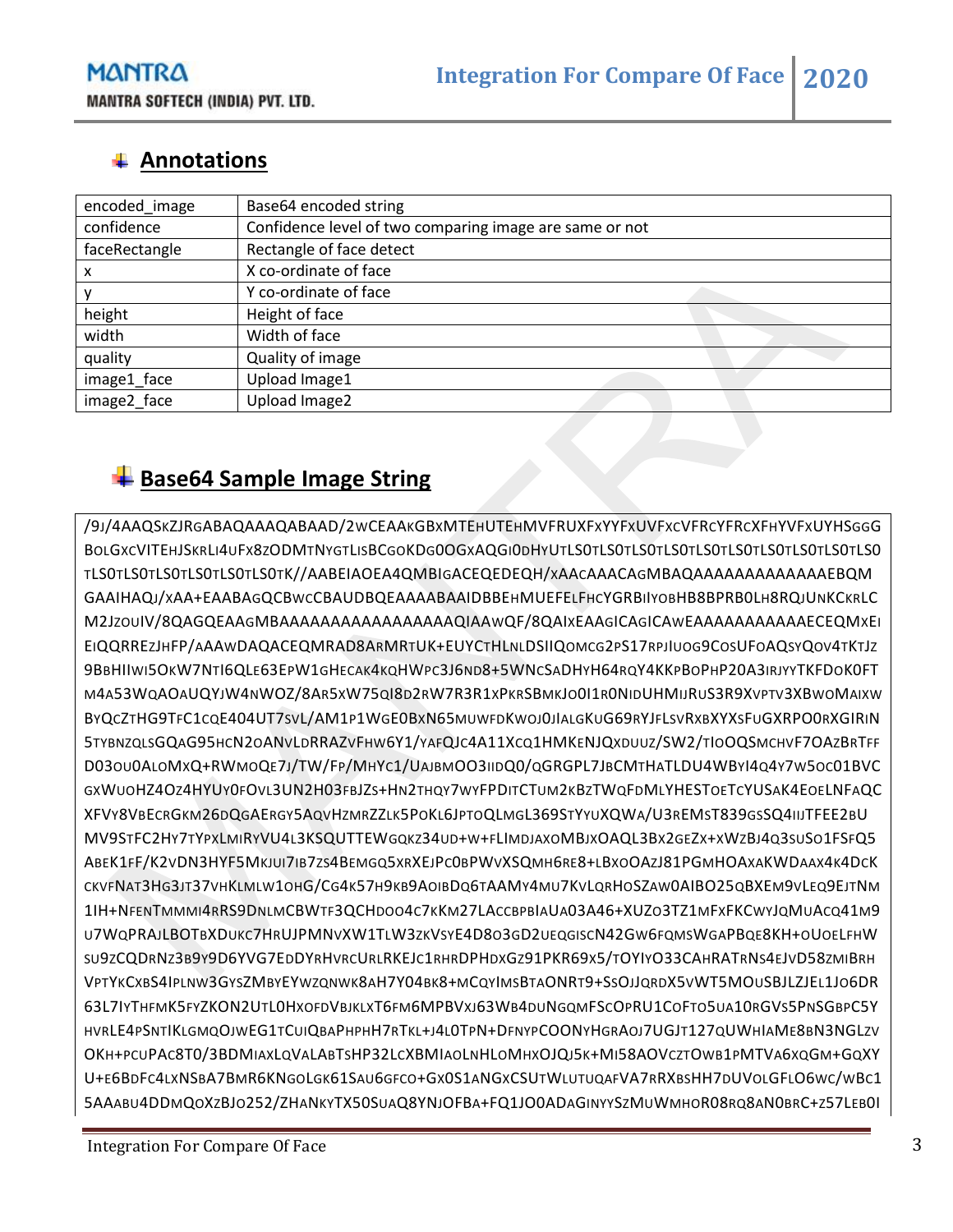DIOB+/3VF5POTWI56+NQ4GJHX1WHMHMQRVHURHO6LC21LBC+DELMDE1YOFIORKK8LA3TBW+4XMRTTVY5OEZKHTNI RZUCVPEHVIG8RIOWYTQAZU4NHSWSXWE3N8+FARKYPG00FB5APOXCT9X4OMYHTAXQX2YWVEH/PKVUJHPQKFRRG2O 4OSUCWYGS4YZ5UYPLCOYOMEJ49CFMHWKUY79V1JVTIN7TANEYJJKXAEDN9RELOIDVQMETUOPCHJM/4WUQM8LWPC 2O74F6+BI7US4XYVJTVOZSTML0NPL3DC1LXVQUNLSJ4TKKZHIUICUBWX1LRKBL9IXARPQOD+APWGPWWUWSI8UQXW 8UAXUYGJIFQPZLXG0UHPWAMQIZNY40FG0KWI6G0HM4NL0V6KIX7QDKK0Y64GNBNGBN1HRDLCQVL+NDGK9GOA0YKEB VNKTZMLQNAGIS0ZVZCUOIMTEC44CTOKHDHBNSK5DL9GR7LDWKSBFLGEFT9KXO6WL3WHWWAYJ3BBZWKSNZ9GSA 4/8ADUJMCADQMSZM/TAADROOYWRUGQURKN4NDGQ0GE4UPI5NY3KH/TBHMC0M+PS1ANM/BYEFJS9AD5U3SYNQ8 YWF6LKQ5K5AGKMK7EFOXRXTZXDR8SAKUWDYTMYMARVLS2RRHPGAR2EXS0RSNCOE0YD7FJZVQ+0C1DNMUESWB SSKOZZ+INAEEAW34QRAT0BBEMPMS7HPYFQABVDTOJXC0OOPUCUFJHPJSYCW6RX3TA+HPY8LTPW9UV8UN3UFR9KR PKFQKGJUNLYR6KCWCHNLA1B25EDPJBOTUJWJBONOICXZUUXASRXZUWPKK9UXLUYNQW0HLBJ+YXWBDZDY9FJTTIE UJ4H7+6YVFO0ZHQQDJSNPEHOJORAT86QVSMEJX06YE6TEMVAKW515WJKIEWYNEWIA1GTU7JRZ5P7K0GWIAID8ZB TJQN0IUE0XBM+QSWFRWKDE7EGJRCRRXQ7WQEE1WQCJRLF8FD82PDMX++4JH6/SM2KYVDA2+1YQ9EIUCB9VVIQIKA YQKAA9QBZCHKKACPNHY9APZWUL86ZKLRVTQDU8KPKG1PDD2RCQACCMTB+VFEZEL2SGQ61FTKM9NJKYCRXJCCT0CN NPOAXOFMAEYR8WQKEEKVYR+YDGDJKBU9FC9BANRF5U9KL0FKVISUKAH0DQARPOVS1Y40GYQLKBNYMJEQYNESXIRF LNOATG1BHQ9ONBZPQLC1SBE0QOLGCDU5VRS0LWTLBYRUSNZETURQUZKFAKQPXQQI1+Q+NJDX0/IWNLY3TMUWVKSXP 0UZ4+YKBOIOCMHUP386QZZRHYP3CEJUQG8AV439UQDTZTZGXVALMOBLXFP2WV00Q/WZVC+KOLBCVNKRD2EMQCH4 EQOZQ4KL+TLS0EYOKMIWGMKNHTPYBKEBPAZRRH5OZDV0ZW7JJIWRKORARZOYFMVJHNINRH9ALFN1FI08MNZUWTAUK M2JUUVSOFG7M/NM+S6CY2WXVSXASIC5RGKDZDJZK0ONG80XMTXVG259VZLNN1N0RAQ1M0B+JOVRC0GDLCGJYI5 2B1RSP5QPYG58TL1UYIHRA9B8+WQBAXHKK2FYTTSJIIA2P3DZI/WGRWJ4DSN/3QHODTYKGWPQCKJZTBRTKEFPRLJJWX S6B2S0DGSFE4DWI1QUF6KGTCVGEJUQ3FAVE5OYJOWFAK6WO4JFFIU5N6RFMEKUELMX8DOWVG13SMUN2TIDXWZTB DROZF8QVCUM0FPLSQWTJKAQTKNRLRLBXUD3IOBNAWVJUSNB73HCTMYDEHVTSHAD4QIBB77+SQR5ICMDRUSA7BQ DIAPKJJ1OTGMZYFQ1CFY/TNDA6RM5EHYVWK+YMYF+O8DCTRHLSS7T3ZGJDAXB1DTVSM8ST8MTHOY3UJCADVIHYBXXM LHYU7OVNDB89KDCFBGQETLATGDOLGVO6QTOIDS/W5G+QQDAOCSEHYN5DTVU+YRYAILAALE5SQRKAXFVI1CQBMT2SV MCVFQQINWFQEYOCM+QVI1+MSR4JALYAOG9JUTTB6JLDFKL0K/VHCPXHYXUXL+NCUM65DL4R7+6GKWX1JHEG47FNS TBO0A/3HMSV5LM7TP6Q32DA+6UZYJNYVJO00HDYB8OO48AXAZWJE7SBFDZMXQ0WTUUG5UFVQKUAG50QEEHKLC MTGY+TQDD7LOHZNROALGVRDIUX8JREGI6HLAOIO4WPYIZYBS2Y4QH1KRQXOWFKU0H25K4RO+MCQAARQXH/1FKK7T S829UPCIADIC6BBAYRQ7IAS8QPATHQHNCFC4A3ADLAQKI3SK21PFUJ9VPF35NJEWGNFFS8ABHBRQ3NCDST1C5OZRSZZ TQWTQT1ADDAF3V1I6LARHRBFBTJSUOV+K+XJLG1OIHGCWVIFC4U/NJXTYH10LCCR7LJLYTQE7BGNEFJNHXCBQWSTAQ LI0PPGPWSQCH61INKEHZJJOYNZ6BUWHU7FU7FL4DDEKWTG03JOWDENCEKIDVYLDQWOD31NG4NRXCG4LLNLSL5GG ORE+OHAW2OADQM/P3ONAK7RTBDSGI4ZOGA9J2NLML51A6OBBSGGMV3VKYL2VZNLUSYQPXAHHWZEGVHNFJZ1GPJ OZVSDI0ILHQKEYC7UAPFNGNEEBMRF4UI/PQWHUYJOAI+O4TYBWW3BCSXOKXL2C40G3VIKUTVW89YE6TR26R9X+HZV P7VYPZHDBEAJI0/P5QUZWBGSMQDCAPUDQRO6MS12YGIL+FUFOM+HOLHDF6HK6VAN1VT5O3RLVX9FJLOWOY6Y5QKI YHAQLJZKOSMUGLZCBLGV9GSWZV7FQKKR6DIVOHCXBONQFIB+QSVGERVMM1WGDVWPM5CSCTQ/OVVY9I2ATSH6K TTOQ4MVL7RQ4L0AY6F026T9P8HGT66ROQB1X9VFGUABFDST1G3IT0W8QDVYMBEAZ/LKFQ+JVXO0+9LLKC5O79UIEP DSHYGX/LGNMROKFGOFQOWUT+QXX6A6YY32DBLXR5EHVQZ2NGITAGKR18QCMPVRE0TIUXBSGB8CEFBC44KXGVGXA ICBKGK/SNR0HVKYMRIMSKLRXVREO26ZLSEN0TRM2SX8HHENL2OYW0ZQIZXZKOHBTWI4FLTCWQS/HWKCR+QVY1XXCM DL2ROGRHTSOO0CZKX4LYBDREAWSEB/WI53BUKHAW/PMS7V+IKSP4SM4JWTJ5I481W6UFCJARCEJPMXKEW+7UHEPNK UZO9TD0PMOJLUFXIITHTW6C6P3OPWY5YUHUJGITWIK0YZUUOIW0YLBNETKPR7IXUSGYXU8Z6DIFVOHZRJGIXELEKFPN MOTTAA8H8KR0D1SELEVT6HO9OHVGBB6390HJGZJX+EI7CVGWFHIRXVIPS/STNIUU0BIPZBX/2G9AU90PM+L/EEIATJXA OBMPQWR8WKXXCSGRNVVW8JFYG7L0AVCUT/AIBX/WCWRSK6HJXBLFLQTOLJ7GHZACIG5LOCRSIKMJIKOHBNHCR5LOXU